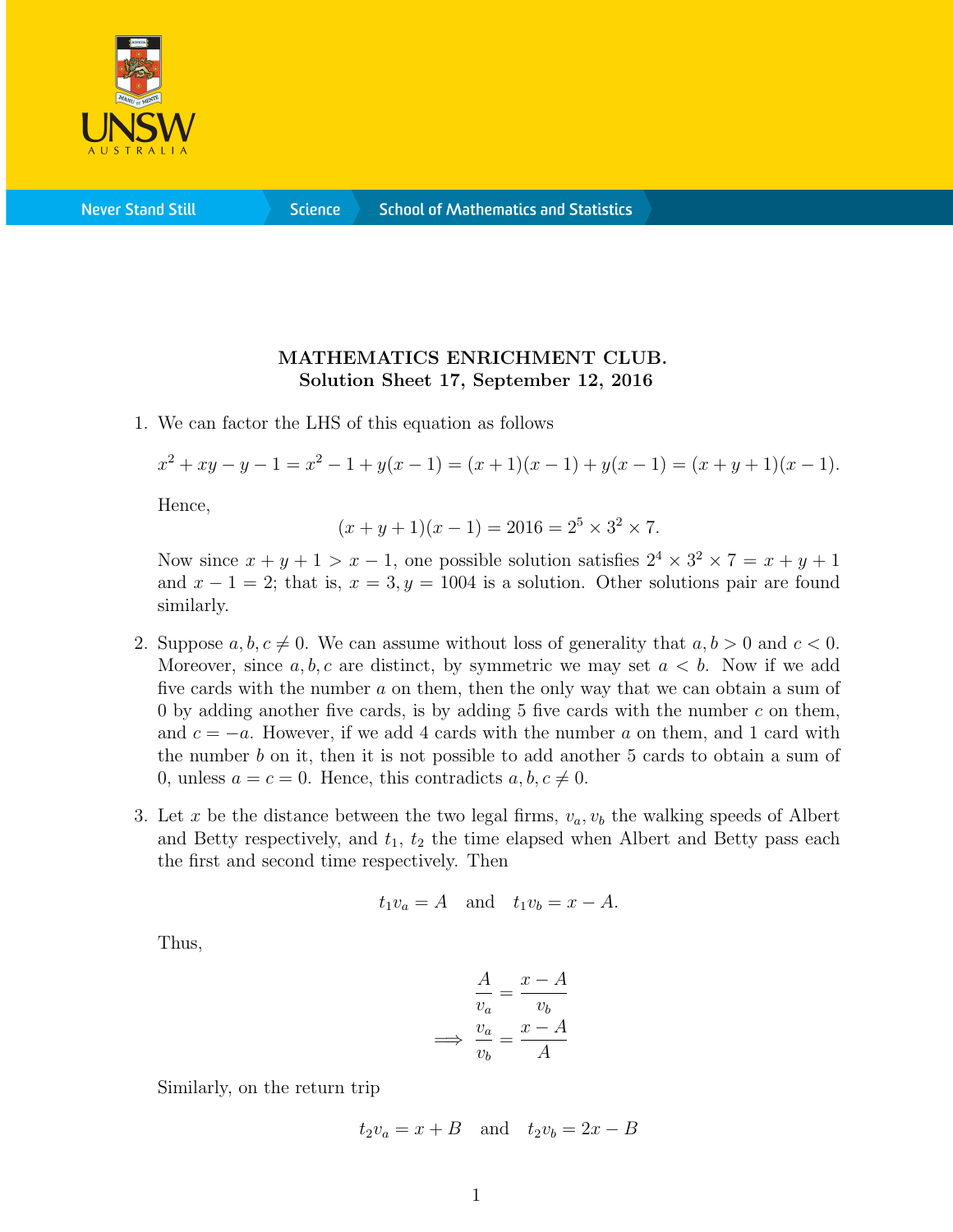Thus,

$$
\frac{v_a}{v_b} = \frac{2x - B}{x + B}.
$$

Therefore

$$
\frac{x-A}{A} = \frac{2x-B}{x+B},
$$

so that  $2Ax - AB = x^2 - Ax + Bx + AB$ ; that is,  $x(3A - B - x) = 0$ . Hence,  $x = 0$ or  $x = 3A - B$ . The distance they walked is thus  $2x = 6A - 2B$ .

Also,  $\frac{v_a}{v_b} = \frac{A}{2A-}$  $\frac{A}{2A-B}$ . So if  $A < B$ , then  $v_a > v_b$ .

- 4. Not true. Consider the sequence  $a_{2k-1} = k^2$ ,  $a_{2k} = k(k+1)$  for all  $k \ge 1$ . The sequence  $a_k$  alternates between geometric and arithmetic sums.
- 5. Let ABCD be a quadrilateral such that the diagonals are at right angles at the point X. Pythagoras gives

$$
|AB|^2 = |AX|^2 + |BX|^2,
$$
  
\n
$$
|BC|^2 = |BX|^2 + |CX|^2,
$$
  
\n
$$
|CD|^2 = |CX|^2 + |DX|^2,
$$
  
\n
$$
|DA|^2 = |DX|^2 + |AX|^2.
$$

Hence  $|AB|^2 + |CD|^2 = |BC|^2 + |DA|^2$  or  $|AB|^2 - |BC|^2 = |AD|^2 - |DC|^2$ .

Suppose we deform the corners of the quadrilateral, then  $|AB|^2 - |BC|^2 = |AD|^2 |DC|^2$  still holds, since the size of the edges had not change. We show that in the deformed quadrilateral  $AC \perp BD$ .

In the triangle ABC drop a perpendicular BP from B to AC. Then  $|AB|^2 - |BC|^2 =$  $|AP|^2 + |BP|^2 - (|PC|^2 + |PB|^2) = |AP|^2 - |PC|^2$ . Similarly in triangle *ADC* drop perpendicular DQ to AC, then  $|AD|^2 - |DC|^2 = |AQ|^2 - |QC|^2$ . Since  $|AB|^2 |BC|^2 = |AD|^2 - |DC|^2$ , we have  $|AP|^2 - |PC|^2 = |AQ|^2 - |QC|^2$ , so  $|AP|^2 + |QC|^2 =$  $|AQ|^2 + |PC|^2$ . This can only be true if  $P = Q$ . Hence BP and  $DQ = DP$  are both perpendicular to AC, and so  $BD \perp AC$ .

6. Let O be the circumcentre of the triangle MAN. Then  $\angle MON = 60^\circ$ , and  $ON = OM$ . Therefore, MON is an quadrilateral triangle, which implies  $\angle ONM = \angle OMN$ . Now C is an external point of the circle centered at O with radius  $|ON|$ , and is a common point of the lines  $NC$  and  $MC$ . Thus  $NC$  and  $MC$  are tangent to a circle, which implies  $\angle CNO = \angle CMO = 90^{\circ}$ . Therefore ONCM is a cyclic quadrilateral. Since ONC is cyclic,  $\angle BCO = \angle OMN = \angle ONM = \angle DCO$ . Hence, the line CO bisects  $\angle BCD$ , and O lays on the diagonal AC of ABCD.